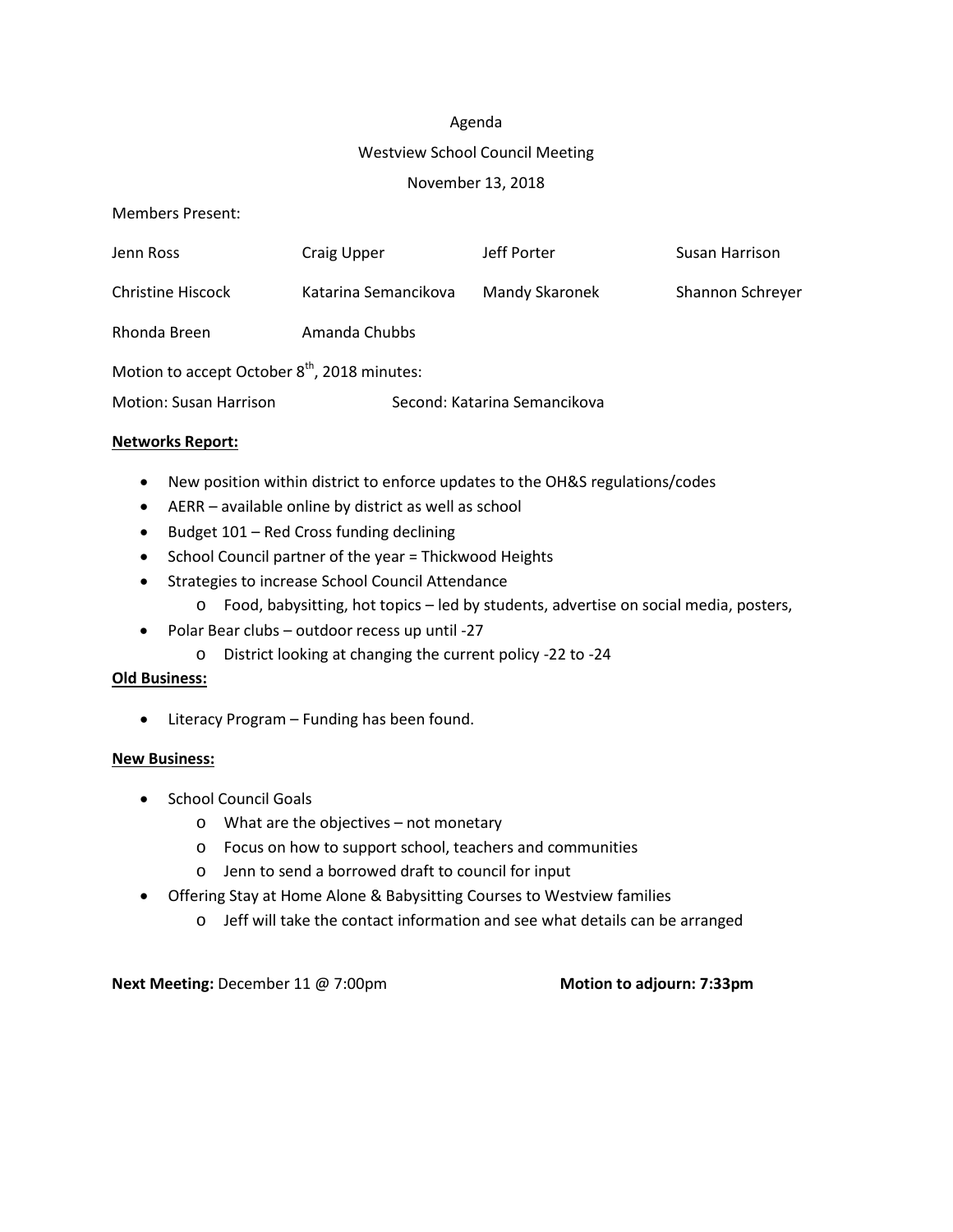# Agenda Westview School Parents Association Meeting November 13<sup>th</sup>, 2018

## Members Present:

| Jenn Ross                                                | Craig Upper                   | Jeff Porter        | Susan Harrison   |  |  |
|----------------------------------------------------------|-------------------------------|--------------------|------------------|--|--|
| <b>Christine Hiscock</b>                                 | Katarina Semancikova          | Mandy Skaronek     | Shannon Schreyer |  |  |
| Rhonda Breen                                             | Amanda Chubbs                 |                    |                  |  |  |
| Motion to accept October 8 <sup>th</sup> , 2018 minutes: |                               |                    |                  |  |  |
| <b>Motion Jenn Ross</b>                                  | <b>Second: Susan Harrison</b> |                    |                  |  |  |
| <b>Treasurers Report</b>                                 |                               |                    |                  |  |  |
| Playground: \$16 874.19                                  | Casino: \$39 652.73           | Regular: \$3205.57 |                  |  |  |
| <b>Requests for Funding</b>                              |                               |                    |                  |  |  |
| <b>Requestor: Craig Upper</b>                            |                               |                    |                  |  |  |
| PE Equipment<br>٠                                        |                               |                    |                  |  |  |

- Class set of hula hoops, basketballs, scoops, whiffle balls, hockey goalie gear, etc
- $•$  \$1000

Motion: Amanda Chubbs Second: Mandy Skaronek

#### Requestor: Craig Upper

- 2 day residency program with Elev8 Lacrosse from Calgary
- They supply the equipment
- First week of April
- Al classes will be able to participate
- \$1000

Motion: Susan Harrison Second: Katarina Semancikova

#### **Breakfast Program**

• No update – all is good

## **Fundraising**

- DFS closed Product arrival December 2nd
- Growing Smiles closes on Monday November  $19^{th}$  Delivered on December  $6^{th}$

# **Hot Lunch**

- All is good –
- Student leaders are in place and all working out well